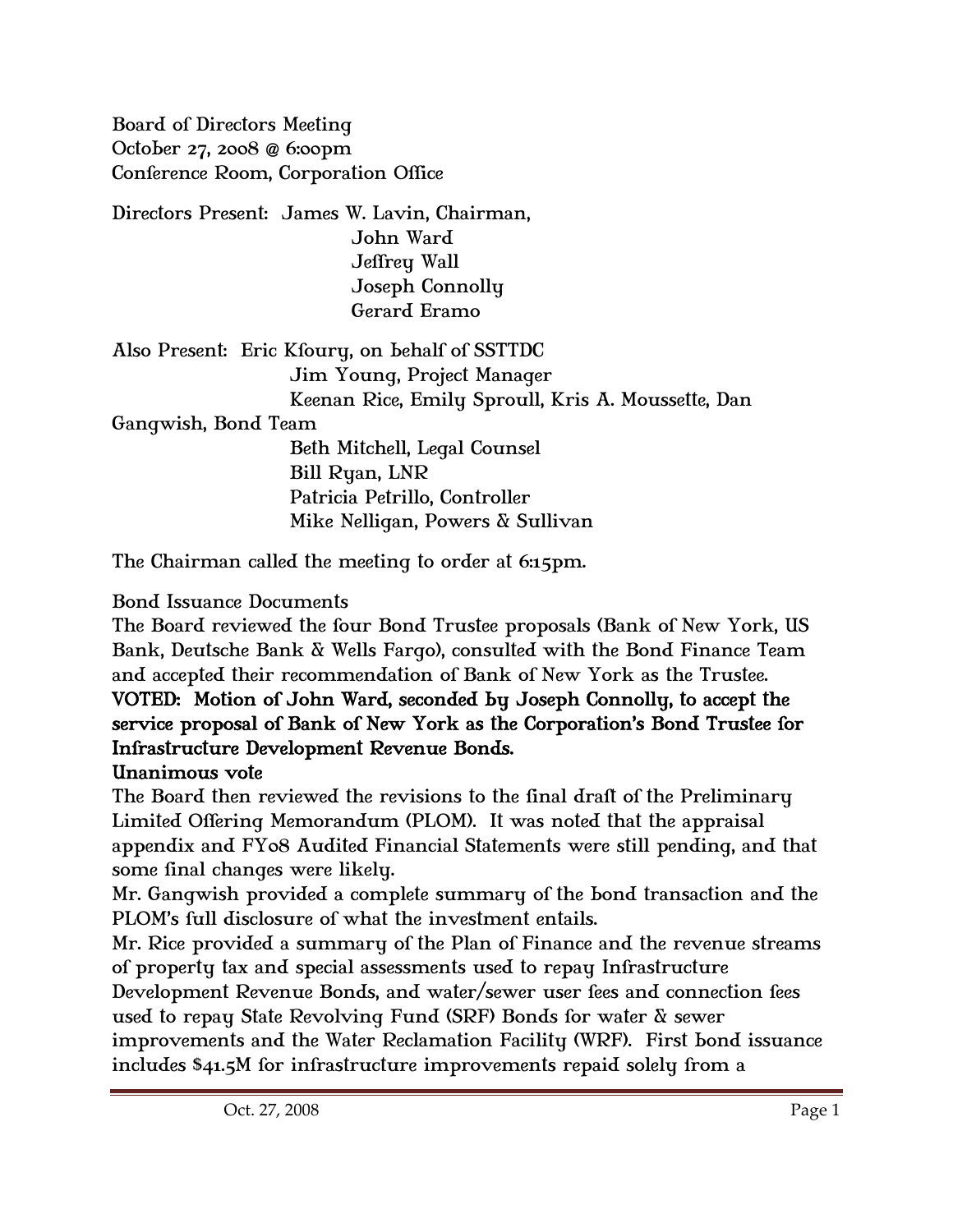combination of tax revenues and special assessments. SRF bonds would not be issued at this time.

Ms. Moussette explained the First Supplemental Trust Indenture, designed to cover the current and future issues of bonds, noting that the Trustee, Bank of New York, would hold a debt service reserve fund to draw on for all bond issuances if revenues were insufficient. This fund would need to be replenished. Ms. Mitchell indicated the current schedule called for the Board to consider the PLOM at this meeting and that BAS would advise the Board when it was prudent for distribution to potential investors. The marketing period for bonds was two to three weeks and, at the time of closing, a final PLOM (with pricing) and bond purchase agreement (between SSTTDC and BAS) would be presented to the Board. BAS would then complete the transaction. It was expected that this process would be completed by Thanksgiving. The Board's vote would approve the mailing of the final document to the market place. Mr. Gangwish provided an update on the current market condition noting that all financial institutions had moved their funds into insured deposits, which eliminated the opportunity to borrow money of any sort, and effectively shut down the market place – six weeks out and still not selling bonds was an unprecedented event. Mr. Gangwish indicated that the fear factor showed signs of subsiding and the market was gradually working back to normal, but was not there yet. Mr. Gangwish recommended the Board push ahead to be in a position to approve the mailing of the PLOM (when time is right), and invite investors out for a tour and presentation on the prospects of real estate development.

VOTED: Motion of Joseph Connolly, seconded by Gerard Eramo, that the Preliminary Limited Offering Memorandum for the South Shore Tri-Town Development Corporation Infrastructure Development Revenue Bonds, Series 2008A, and the distribution thereof by the Underwriter referred to therein, is hereby approved in the form presented at this meeting with such additions, deletions and other changes thereto as may be approved by the Chairman, Vice Chairman, Treasurer or Clerk of the Corporation (each an "Authorized Officer") prior to the delivery of the Preliminary Limited Offering Memorandum to the Underwriter by such Authorized Officer, such delivery to be conclusive evidence of his or her approval of such additions, deletions or other changes. Unanimous vote

The Board thanked the Bond Finance Team for their time and exceptional performance to complete the Bond Issuance documents and staff for all the last minute deliveries to the Directors.

Executive Director Update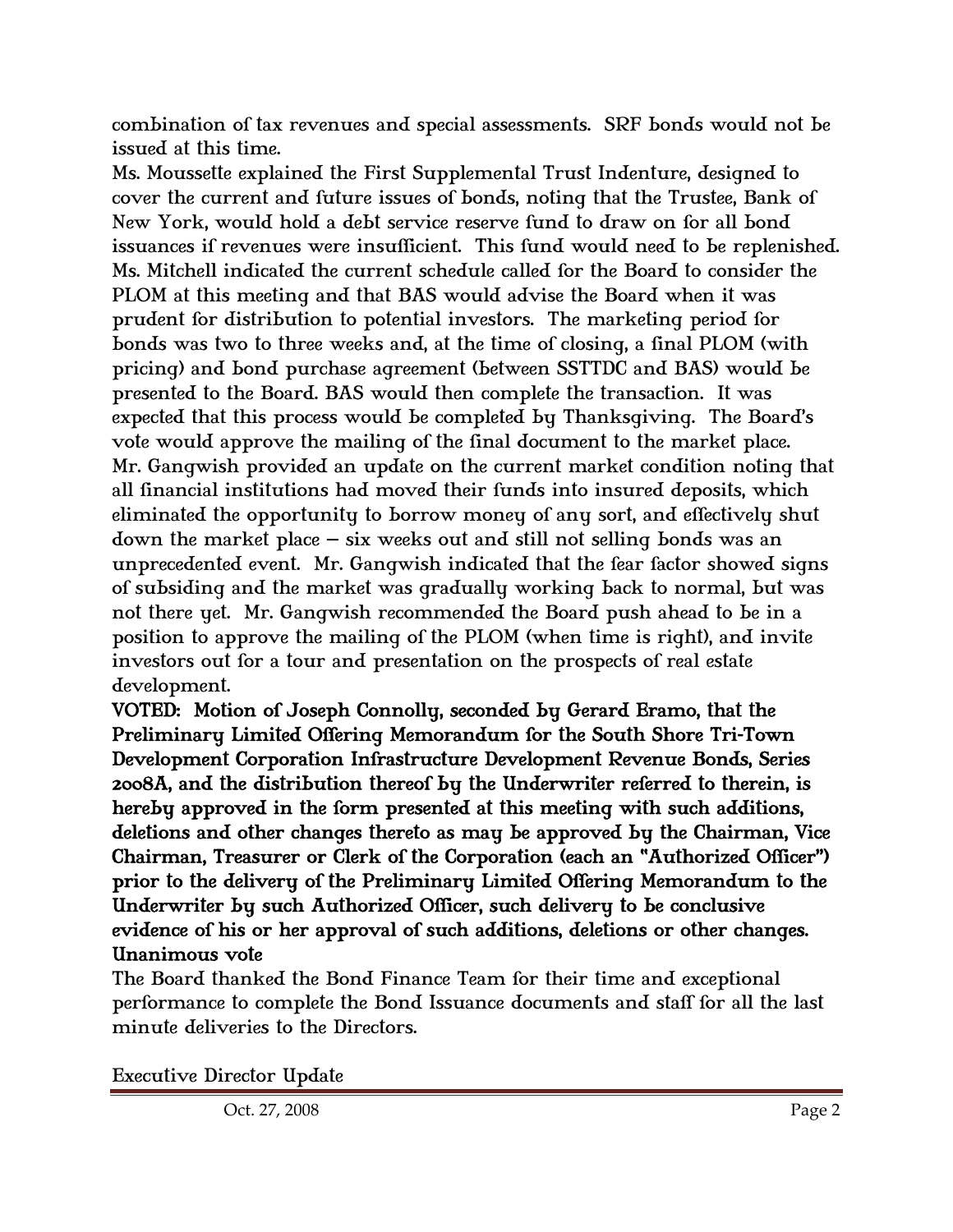Mr. Kfoury informed the Board that permits from the Army Corp of Engineers and Dept. of Environmental Protection were issued and received for construction of the Parkway and other project elements. Mr. Kfoury noted that funds were not in place to issue the WRF slurry wall contract and that the firms bidding on the contract would be notified of the project's cancellation. Discussion ensued on reviewing alternatives to the WRF design and preparing contract documents next year.

# 2008 Audited Financial Statements

Mr. Nelligan reviewed the audit report including the FY08 Basic Financial Statements, and Statement of Receipts, Disbursements and Changes in Unexpended Proceeds – Cash Basis FOST 1  $\&$  2. The Statement on FOST 1  $\&$  2 was required by Navy for the No Cost EDC transfer, for a seven year period. Mr. Nelligan noted this Statement would continue for another three years. The Board was informed that the audit went smoothly again for the tenth year with full cooperation from the Controller, that all records were readily available and that there were no audit adjustments, just a straight forward single audit report. Mr. Nelligan reviewed the financial statements and summary information on liabilities, assets, revenues and expenditures, and the fiscal year end of \$1.4M revenue budgetary surplus.

Mrs. Petrillo reported on the MUNIS conversion (from Quick Books) noting that there were some difficulties. All FY08 numbers reconciled except for free cash, which would be resolved soon with assistance from the Town of Weymouth and Abrahams Group, and then work would begin on FY09.

Mr. Nelligan indicated next year's statements would expand quite a bit when development occurs.

Mr. Kfoury noted the footnotes were an excellent summary of the activities for the year  $-$  of everything that came into place.

VOTED: Motion of John Ward, seconded by Gerard Eramo, to accept the Basic Financial Statements of the Corporation for Fiscal year ended June 30, 2008 and the Statement of Receipts, Disbursements and Changes in Unexpended Proceeds – Cash Basis for FOST 1  $\&$  2 for the Fiscal Year Ended May 12, 2008. Unanimous vote

VOTED: Motion of John Ward, seconded by Jeffrey Wall, to place a letter of appreciation in the file of Mrs. Petrillo for her efforts in the FY08 Audit. Unanimous vote

Mr. Nelligan stated he would provide a PDF file on the Basic Financial Statements for inclusion in the PLOM.